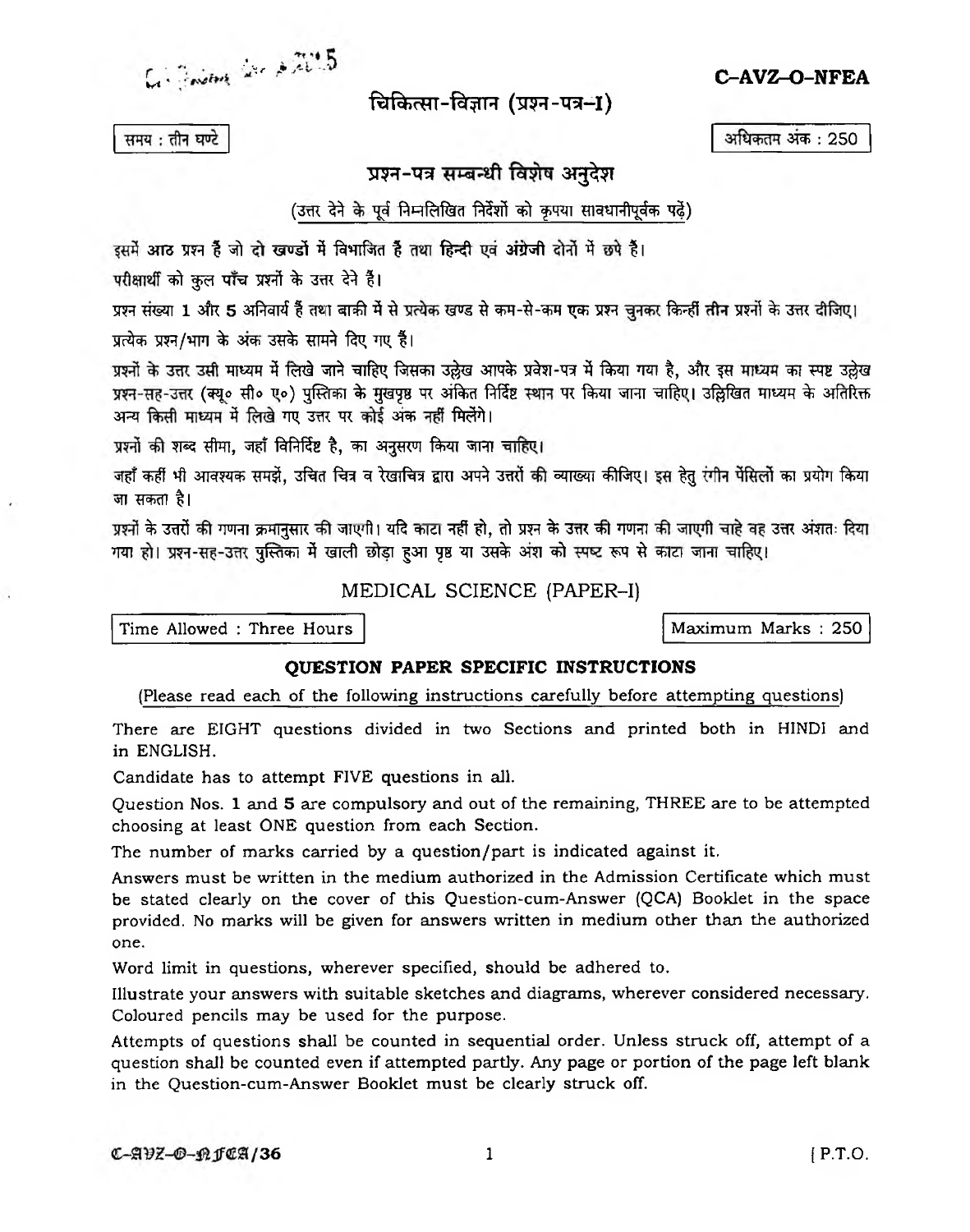| 1. | निम्नलिखित सभी प्रश्नों के उत्तर दीजिए (प्रत्येक लगभग 150 शब्दों में) : |                                                                                                                                                                                                                      |              |  |  |  |  |
|----|-------------------------------------------------------------------------|----------------------------------------------------------------------------------------------------------------------------------------------------------------------------------------------------------------------|--------------|--|--|--|--|
|    |                                                                         | Answer all of the following (in about 150 words each) :<br>$10\times 5 = 50$                                                                                                                                         |              |  |  |  |  |
|    | (a)                                                                     | निम्नलिखित शीर्षों के अधीन आमाशय का वर्णन कीजिए :                                                                                                                                                                    |              |  |  |  |  |
|    |                                                                         | $1+4+3+2=10$<br>Describe stomach under the following headings :                                                                                                                                                      |              |  |  |  |  |
|    |                                                                         | स्थान<br>$\left( i\right)$                                                                                                                                                                                           |              |  |  |  |  |
|    |                                                                         | Location                                                                                                                                                                                                             |              |  |  |  |  |
|    |                                                                         | बाह्य लक्षण<br>(ii)                                                                                                                                                                                                  |              |  |  |  |  |
|    |                                                                         | External features                                                                                                                                                                                                    |              |  |  |  |  |
|    |                                                                         | (iii) धमनी संभरण                                                                                                                                                                                                     |              |  |  |  |  |
|    |                                                                         | Arterial supply                                                                                                                                                                                                      |              |  |  |  |  |
|    |                                                                         | $(iv)$ रोग-लाक्षणिक रचना                                                                                                                                                                                             |              |  |  |  |  |
|    |                                                                         | Clinical anatomy                                                                                                                                                                                                     |              |  |  |  |  |
|    | (b)                                                                     | तंत्रिका-पेशी-संगम के बीच तंत्रिका आवेग के संचरण के दौरान होने वाली घटनाओं का अनुक्रम बताइए।                                                                                                                         |              |  |  |  |  |
|    |                                                                         | Give the sequence of events that occurs during transmission of nerve impulse<br>through neuromuscular junction.                                                                                                      | 10           |  |  |  |  |
|    | (c)                                                                     | कंकाल-पेशी में सममितीय और समतानी संकुचन के बीच विभेदन कीजिए। प्रत्येक प्रकार का एक उदाहरण प्रस्तुत<br>कीजिए।                                                                                                         |              |  |  |  |  |
|    |                                                                         | Differentiate between isometric and isotonic contraction in skeletal muscle.<br>Give one example of each type.                                                                                                       | $8+2=10$     |  |  |  |  |
|    | (d)                                                                     | अनुकंपी शृंखला के ग्रैव भाग का वर्णन कीजिए।                                                                                                                                                                          |              |  |  |  |  |
|    |                                                                         | Describe the cervical part of the sympathetic chain.                                                                                                                                                                 | 10           |  |  |  |  |
|    | (e)                                                                     | वृक्कों के द्वारा पदार्थ के 'निष्कासन' की परिभाषा दीजिए। कौन-से निष्कासन परीक्षण केशिका-गुच्छीय निस्यंदन दर<br>(जी० एफ० आर०) का एक प्राक्कलन प्रस्तुत करते हैं? स्पष्ट कीजिए कि जी० एफ० आर० के आकलन के लिए           |              |  |  |  |  |
|    |                                                                         | Define 'clearance' of a substance by kidneys. Which clearance tests provide an<br>estimate of glomerular filtration rate (GFR)? Explain which of these is the test<br>of choice for assessment of GFR. What is eGFR? | $2+3+3+2=10$ |  |  |  |  |
| 2. | (a)                                                                     | पाइरिडॉक्सिन (विटामिन B <sub>6</sub> ) के मुख्य महत्त्वपूर्ण प्रकार्य क्या है? स्पष्ट कीजिए।                                                                                                                         |              |  |  |  |  |
|    |                                                                         | What are the main important functions of pyridoxine (vitamin $B_6$ )? Explain.                                                                                                                                       | 20           |  |  |  |  |
|    | (b)                                                                     | सहज और उपार्जित प्रतिरक्षा के अभिलक्षण क्या है? इम्यूनोग्लोब्यूलिनों की क्रिया का यांत्रिकत्व क्या है?                                                                                                               |              |  |  |  |  |
|    |                                                                         | What are the features of innate and acquired immunity? What is the<br>mechanism of action of immunoglobulins?                                                                                                        | $10+5=15$    |  |  |  |  |
|    | (c)                                                                     | प्रमस्तिष्क के प्रक्षेप तंतुओं का वर्णन कीजिए।                                                                                                                                                                       |              |  |  |  |  |
|    |                                                                         | Describe the projection fibres of cerebrum.                                                                                                                                                                          | 15           |  |  |  |  |

 $\mathbf{I}$ 

 $\ddot{\cdot}$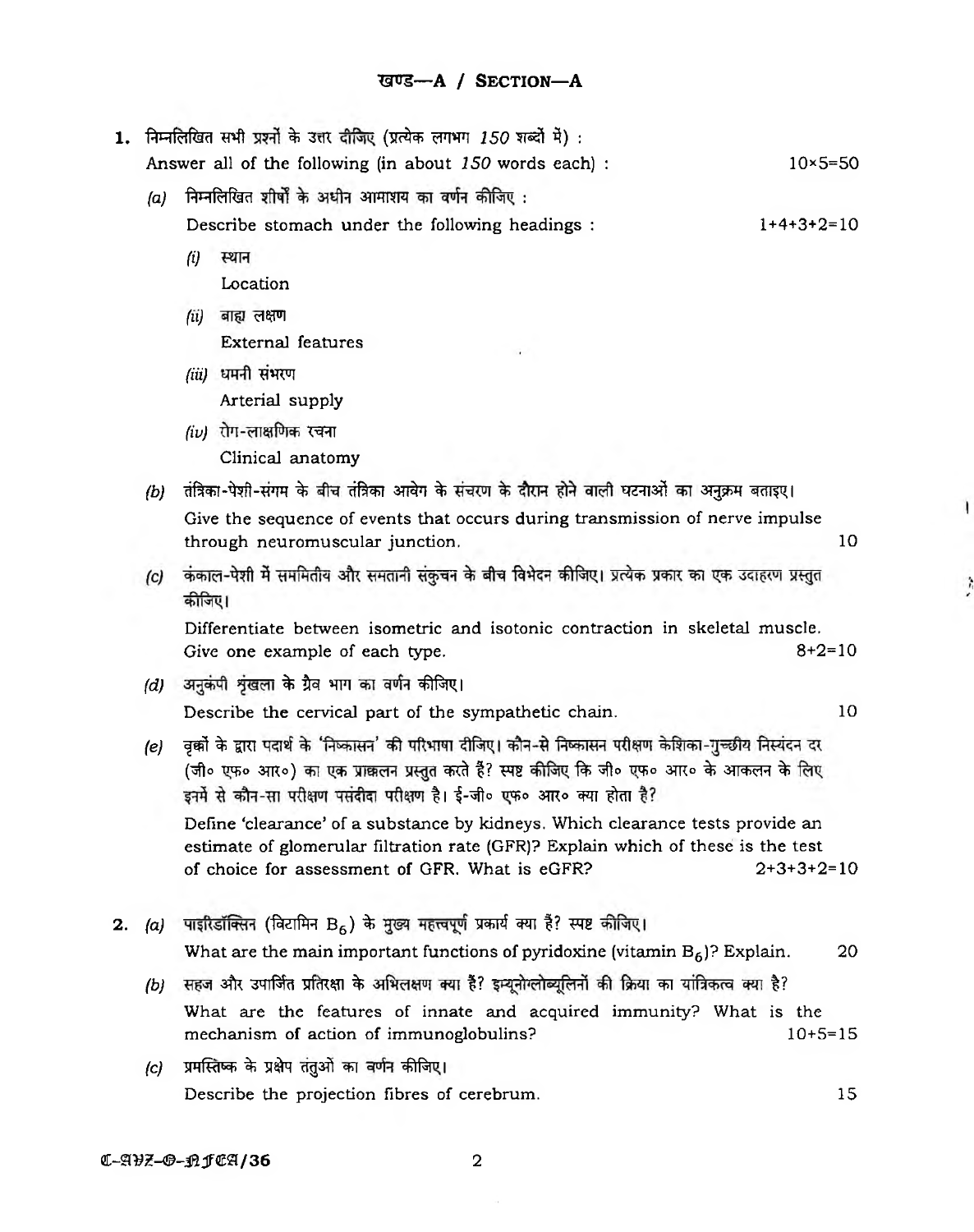- 3. (a) 'हृद् आउटपुट' और 'हृद् सूचकांक' की परिभाषा दीजिए। शरीर में हृद् आउटपुट के नियमन का वर्णन कीजिए। Define 'cardiac output' and 'cardiac index'. Describe the regulation of cardiac output in the body. 5+15=20
	- (b) नितंबी तंत्रिका के उद्गम और वितरण के बारे में विस्तारपूर्वक वर्णन कीजिए। उसके रोग-लाक्षणिक महत्त्व पर एक टिप्पणी भी लिखिए।

Describe in detail about the origin and distribution of the sciatic nerve. Add a note on its clinical importance. 12+3=15

*(c)* संक्षेप में चर्चा कीजिए :

 $Discuss briefly:$   $5\times3=15$ 

- *(i)* विटामिन D प्रतिरोधी रिकेटस Vitamin D resistant rickets
- *(ii)* लेश (ट्रेस) तत्त्व के रूप में क्रोमियम Chromium as a trace element
- *(iii)* यकुत प्रकार्य के मूल्यांकन में प्लाज्मा एन्ज़ाइमों की भूमिका Role of plasma enzymes in evaluation of liver function
- 4. (a) निम्नलिखित उप-शीर्षों के अधीन जीभ का वर्णन कीजिए :

Describe tongue under the following subheadings : 20

- *(i)* श्लेष्मल झिल्ली और उसकी तंत्रिका आपूर्ति Mucous membrane and its nerve supply
- *(ii)* पेशियाँ, उनके द्वारा पैदा होने वाली गतियाँ और उनकी तंत्रिका आपूर्ति Muscles, movements produced by them and their nerve supply
- *(iii)* लसीका अपवाह-तंत्र Lymphatic drainage
- *(iv)* Clinical anatomy
- *(b)* रुधिर ग्लूकोस स्तर के विनियमन में शामिल हार्मोनों के नाम बताइए। डाइबिटीज़ मिलिटस की विकृत-शरीर-क्रिया पर चर्चा कीजिए।

Name the hormones involved in the regulation of blood glucose level. Discuss the pathophysiology of diabetes mellitus. 5+10=15

*(c)* पश्च पीयूषिका ग्रंथि के हार्मोनों को गिनाइए और शरीर में उनकी क्रियाओं का वर्णन कीजिए। Enumerate the hormones of posterior pituitary gland and describe their actions in the body. 15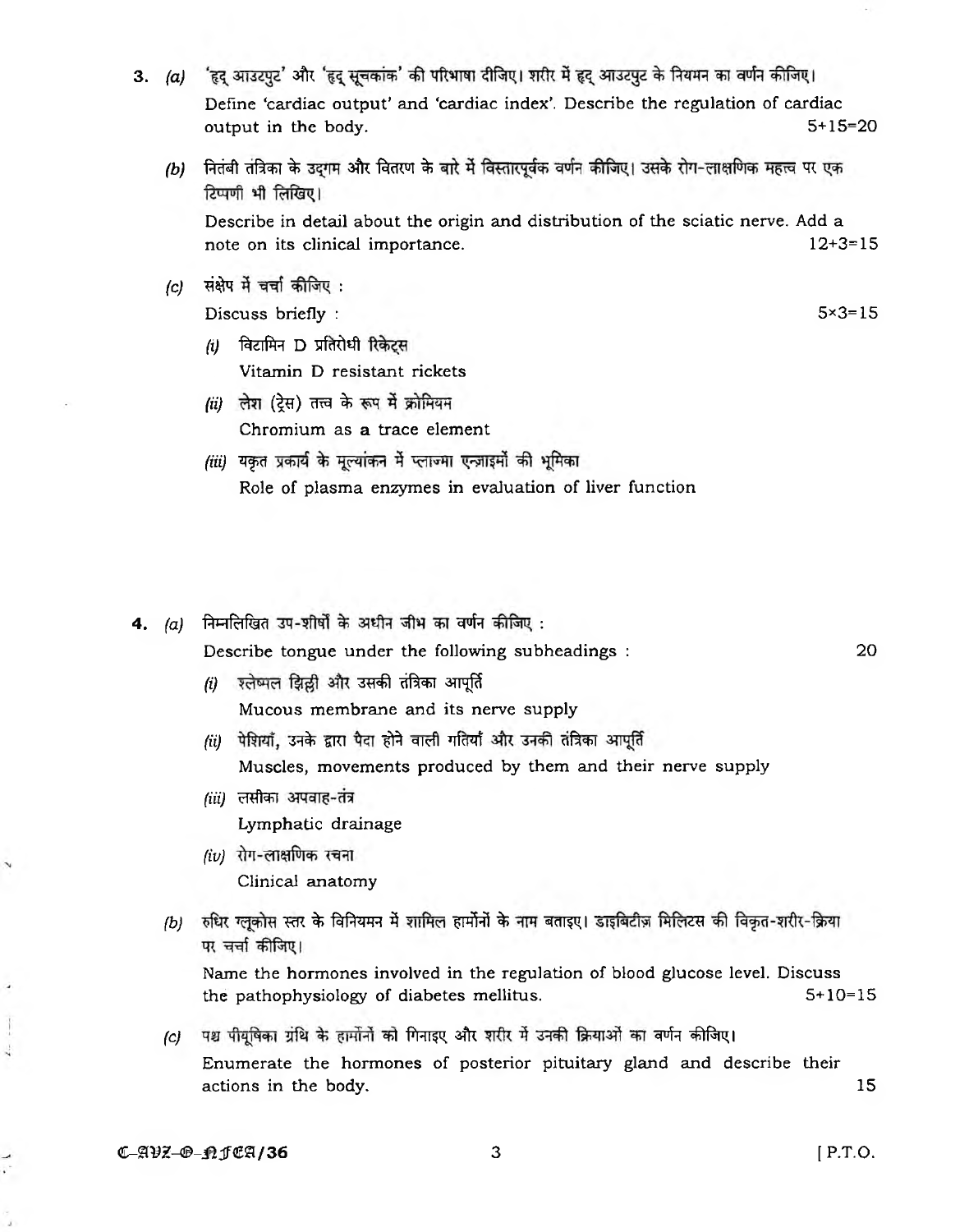$\cdot$ 

 $\frac{1}{2}$ 

 $- - - - -$ 

 $\ddot{\cdot}$ 

 $\hat{\boldsymbol{\beta}}$ 

 $\rightarrow$ 

 $\frac{1}{2}$ 

÷

ò,  $\ddot{\phantom{0}}$ 

 $\frac{1}{\epsilon}$ 

 $\mathcal{A}^{\perp}$ 

 $\frac{1}{2}$ 

ka.

 $\mathbf{r}$  ,  $\mathbf{r}$  ,

| 5. | ोनम्नलिखित सभी प्रश्नों के उत्तर दीजिए (प्रत्येक लगभग 150 शब्दों में) : |                                                                                                                                                                                                        |    |  |
|----|-------------------------------------------------------------------------|--------------------------------------------------------------------------------------------------------------------------------------------------------------------------------------------------------|----|--|
|    |                                                                         | Answer all of the following (in about 150 words each) :<br>$10\times 5 = 50$                                                                                                                           |    |  |
|    | (a)                                                                     | तीव्र शोथ के रासायनिक मध्यस्थों को गिनाइए। उनकी क्रिया के यांत्रिकत्वों को बताइए।                                                                                                                      |    |  |
|    |                                                                         | Enumerate the chemical mediators of acute inflammation. Give their<br>mechanisms of action.<br>$3+7=10$                                                                                                |    |  |
|    | (b)                                                                     | अतिग्राहिता की परिभाषा दीजिए और उसको वर्गीकृत कीजिए। प्रकार I की अतिग्राहिता का वर्णन कीजिए।                                                                                                           |    |  |
|    |                                                                         | Define and classify hypersensitivity. Describe type I hypersensitivity.                                                                                                                                | 10 |  |
|    | (c)                                                                     | गाउट के भेषजचिकित्सा-विज्ञान पर चर्चा कीजिए। गाउट के तीव्र आक्रमण के दौरान कोल्चिसिन के उपयोग के<br>तर्काधार का वर्णन कीजिए।                                                                           |    |  |
|    |                                                                         | Discuss the pharmacotherapy of gout. Describe the rationale of the use of<br>colchicine during acute attack of gout.                                                                                   | 10 |  |
|    | (d)                                                                     | फेफड़े के कार्सिनोमा के साथ जुड़े हुए प्रमुख हेतुकी कारक गिनाइए। पट्टकी (स्क्रैमस) कोशिका कार्सिनोमा फेफड़े के<br>स्थूल, सूक्ष्मदर्शीय अभिलक्षणों को और उसके विस्तार को बताइए।                         |    |  |
|    |                                                                         | Enumerate the major etiological factors associated with carcinoma of lung.<br>Give the gross, microscopic features and spread of squamous cell carcinoma<br>$3+7=10$<br>lung.                          |    |  |
|    | (e)                                                                     | 25-वर्षीय युवक को छाती के दाहिने भाग पर चिक्कण नली बंदूक की गोली लगी है। रोग-लाक्षणिक परीक्षण पर<br>आप प्रवेश घाव और गोली चलने की दूरी किस प्रकार स्थापित करेंगे?                                      |    |  |
|    |                                                                         | A young person of 25 years has sustained smooth barrel shotgun firearm<br>injury on right side of chest. How will you establish on clinical examination the<br>entry wound and distance of fire?<br>10 |    |  |
| б. |                                                                         | (a)   कार्सिनोमा गर्भाशयग्रीवा का हेतु-रोगजनन बताइए। कार्सिनोमा गर्भाशयग्रीवा के निदान के लिए इस्तेमाल किए जाने<br>वाले परीक्षण क्या-क्या हैं? कार्सिनोमा गर्भाशयग्रीवा की अवस्थाओं के बारे में लिखिए। |    |  |
|    |                                                                         | Give etiopathogenesis of carcinoma cervix. What are the tests employed for<br>diagnosis of carcinoma cervix? Give the stages of carcinoma cervix.<br>$9+6+5=20$                                        |    |  |
|    | (b)                                                                     | कैल्सियम वाहिका रोधकों के भेषजगुणविज्ञान पर चर्चा कीजिए। ऐम्लोडिपिन के साथ बीटा रोधकों को जोड़ने के<br>कारण गिनाइए।                                                                                    |    |  |
|    |                                                                         | Discuss the pharmacology of calcium channel blockers. Enumerate the<br>reasons for combining beta blockers with amlodipine.<br>15                                                                      |    |  |
|    | (c)                                                                     | डेंगू वाइरस की आकारिकी (मॉर्फलॉजी) और प्रतिजनिक प्रकारों पर चर्चा कीजिए। डेंगू बुखार की रोग-लाक्षणिक<br>अभिव्यक्तियों और प्रयोगशाला निदान का वर्णन कीजिए।                                              |    |  |
|    |                                                                         | Discuss morphology and antigenic types of dengue virus. Describe the clinical<br>manifestations and laboratory diagnosis of dengue fever.<br>15                                                        |    |  |
|    |                                                                         | 7. (a) एक ऐसे क्षतिग्रस्त व्यक्ति की, जिसकी छाती की दाहिनी तरफ फेफड़े में अंदर तक घुसे हुए छुरा भोंकने का जख्म<br>हो, काल्पनिक चिकित्सिक-विधिक रिपोर्ट लिखिए।                                          |    |  |
|    |                                                                         | Write hypothetical medicolegal report of an injured person having sustained<br>stab wound penetrating lung deep on right side of chest.<br>20                                                          |    |  |
|    |                                                                         |                                                                                                                                                                                                        |    |  |

 $C-AVZ - P_1ICA/36$  4